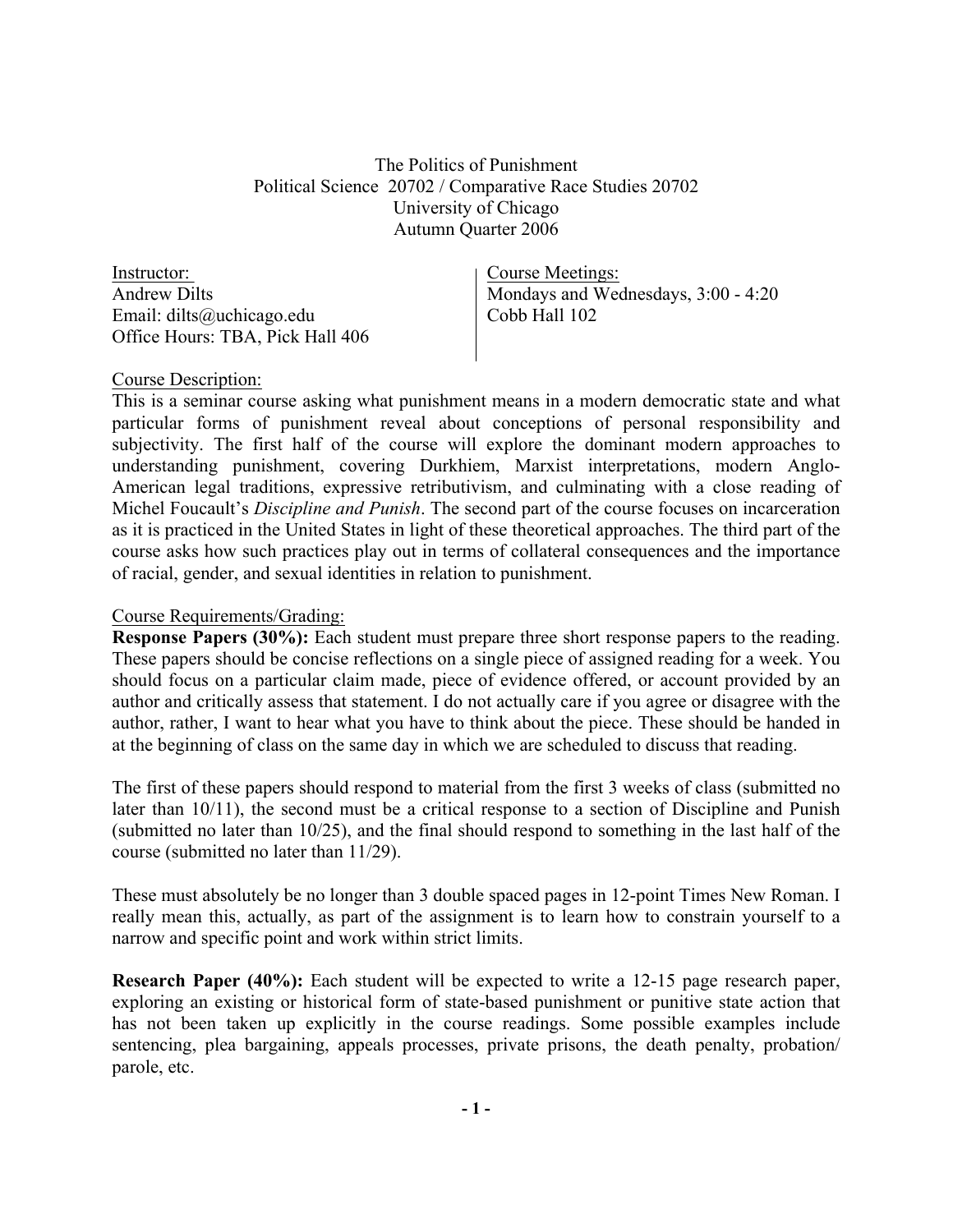The paper should provide 1) an empirical account of the operation of the practice, 2) a theoretical account of how the practice is justified as punishment, and 3) a critical account of the meaning and significance of the practice. Topics must be submitted for approval by 10/30 (week 6).

**Attendance and Participation (30%)**: This is a discussion seminar, and as such, active participation is mandatory. Students must come to class prepared to discuss the assigned reading, and are expected to have at least one well formed discussion question to offer to the class. We will routinely begin class by building a discussion agenda based upon these questions, so be ready to pose a specific question or point to a passage in the texts that begs discussion. Students with four unexcused and undocumented absences will fail the participation section of the course.

Please note that you must pass each component of the course in order to pass the course. For example, even if you turn in brilliant and amazing reading responses and an inspired final paper, but you fail the attendance portion of the course, you will fail the entire course.

**Plagiarism:** If you, even for a moment, think that you need to plagiarize, please come see me. If you think you can get away with it, you are wrong. Proven plagiarism of any kind will result in an automatic failure of the course, and will be referred to the University for further disciplinary action.

Texts Required for Purchase:

Conover, Ted. 2001. *New Jack: Guarding Sing Sing*. New York: Vintage Books.

- Foucault, Michel. 1995. *Discipline and Punish: The Birth of the Prison*. Translated by A. Sheridan. 2nd ed. New York: Vintage Books.
- Garland, David. 1990. *Punishment and Modern Society, Studies in Crime and Justice*. Chicago: University of Chicago Press.
- Mauer, Marc, and Meda Chesney-Lind. 2002. *Invisible Punishment: The Collateral Consequences of Mass Imprisonment*. New York: New Press.
- Parenti, Christian. 1999. *Lockdown America: Police and Prisons in the Age of Crisis*. London: Verso.
- Tonry, Michael. 1995. *Malign Neglect: Race, Crime, and Punishment in America*. New York: Oxford University Press.

These texts have all been ordered through the Seminary CO-OP bookstore. All other required readings marked with an \* will be made available via electronic reserve or found on the chalk website.

Tentative Schedule of Class Sessions: Week 1: Mon 9/25: Introduction and course overview.

Wed 9/27: Defining Punishment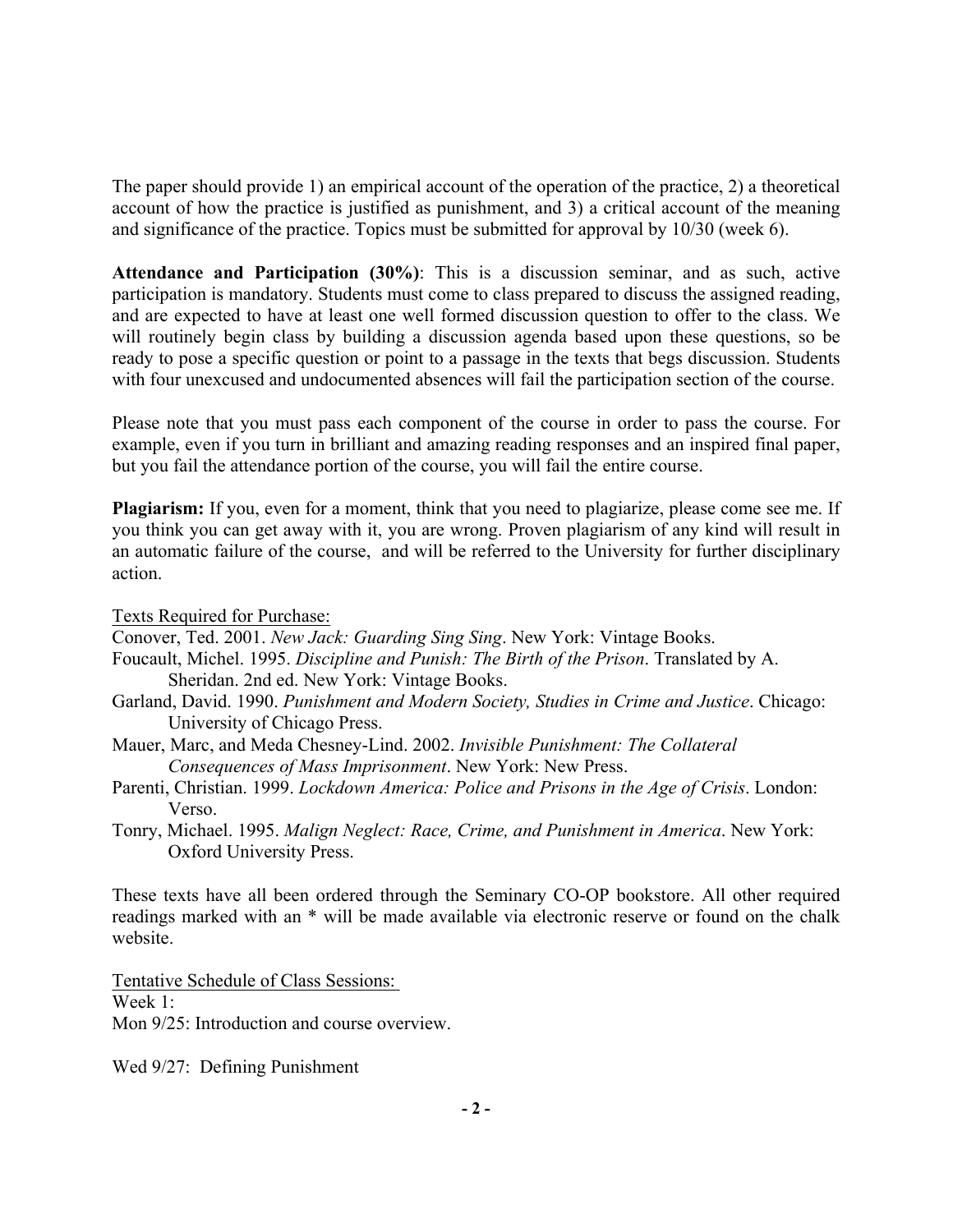- Hart, H.L.A. 1968. "Prolegomenon to the Principles of Punishment" in *Punishment and Responsibility*. Oxford: Oxford University Press. 1-27.\*
- Feinberg, Joel. 1970. "Justice and Personal Desert." Chapter 4 in *Doing and Deserving*. Princeton: Princeton University Press. 55-94. \*

## Week 2:

Mon 10/2: How should we think about punishment?

- Garland. Chapter 1.
- Mead, Geroge H. 1918. "The Psychology of Punitive Justice" *The American Journal of Sociology*. Vol. 23, No. 5. 577-602. \*

Wed 10/4: Functions of Punishment 1: Social Solidarity

- Durkheim, Emile. 1984. "Mechanical Solidarity, or Solidarity by Similarities." Chapter 2 in *The Division of Labor in Society*. New York: Free Press. 31-67. \*
- Garland Chapters 2-3.

## Week 3:

Mon10/9: Functions of Punishment 2: Control

- Garland Chapter 4
- Pashukanis, Evgeny. 1924. "Law and Violation of Law." Chapter 7 of *A General Theory of Law and Marxism*. Online at: http://www.marxists.org/archive/pashukanis/1924/law/ ch07.htm \*
- Garland Chapter 5

Wed 10/11: Functions of Punishment 3: Expression

- Feinberg, Joel. 1970. "The Expressive Function of Punishment." Chapter 5 in *Doing and Deserving*. Princeton: Princeton University Press. 95-118.\*
- Hampton, Jean. 1992. "An Expressive Theory of Retribution." In *Retributivism and Its Critics*, edited by W. Cragg.\*

Week 4:

Mon 10/16: Functions of Punishment 4: Discipline, Normalization, and Power

- Garland, Chapter 6.
- Foucault, *Discipline and Punish*. Part 1: Torture, 3-69.

Wed 10/18: Discipline and Punish

• Foucault, Part 2: Punishment, 73-131.

## Week 5:

Mon 10/23: Discipline and Punish

• Foucault, Part 3: Discipline, 135-228.

Wed 10/25: Discipline and Punish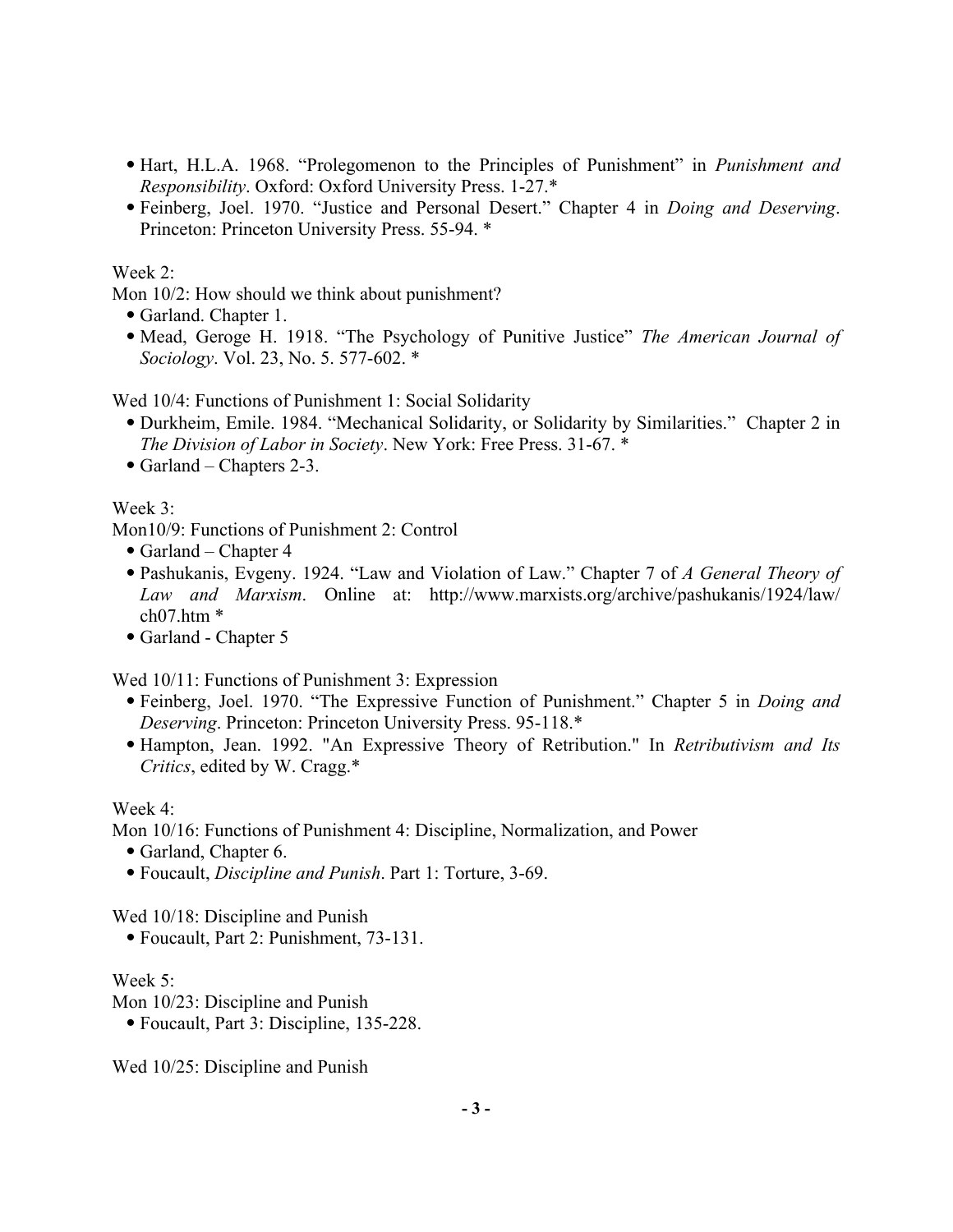- Foucault, Part 4: Prison, 231-308.
- Garland, Chapter 7.

*Additional/Suggested Readings for Foucualt:*

- *"Prison Talk" in* Power/Knowledge
- Abnormal*, Lectures 1 and 2*
- Society Must be Defended*, Lecture 11*

# Week 6<sup>.</sup>

Mon 10/30: Incarceration in the US.

- Patterson, Alexander. 1951. "Why Prisons?" Chapter 1 in *Patterson on Prisons*. London: Frederick Muller. 21-29.\*
- Morris, Norval. 1995. "The Contemporary Prison: 1965-Present" In *The Oxford History of the Prison*, 202-231.\*
- Parenti, Chapters 1-5.
- BJS Bulletin: Prison and Jail Inmates at Midyear 2005\*

Wed 11/1: Incarceration in the US, Being in Prison

- Parenti, Chapters 8-10.
- Wright, Paul, and Tara Herivel. 2003. Section 5 of *Prison Nation: The Warehousing of America's Poor. New York* ; London: Routledge. 168-215.\*

# Week 7:

Mon 11/6: Being in Prison 2: Corrections Officers.

- Jacobs, James B with Norma Crotty. 1983. "The Guard's World" in *New Perspectives on Prisons and Imprisonment*. 133-141.\*
- Conover, Ted. 2001. New Jack: Guarding Sing Sing.

Wed 11/8: Incarceration and Health

- Farmer, Paul. 2002. "The House of the Dead: Tuberculosis and Incarceration." In *Invisible Punishment*. 239-257.
- BJS Bulletin: HIV in Prisons, 2003. Online at http://www.ojp.usdoj.gov/bjs/pub/pdf/ hivp $03$ .pdf  $*$
- Rodriguez, Brenda. 2000. "HIV, AIDS, and Rape in Texas Prisons." In *States of Confinement*. 159-171. \*
- Foucault, Michel. 1994. "About the Concept of The 'Dangerous Indiviodual' in Nineteenth-Century Legal Psychiatry" in *The Essential Foucault.* 208-228. \*
- VIDEO: Watch *Frontline: The New Asylums* online at http://www.pbs.org/wgbh/pages/ frontline/shows/asylums/

# Week 8:

Mon 11/13: Punishment and Race

• Tonry, *Malign Neglect*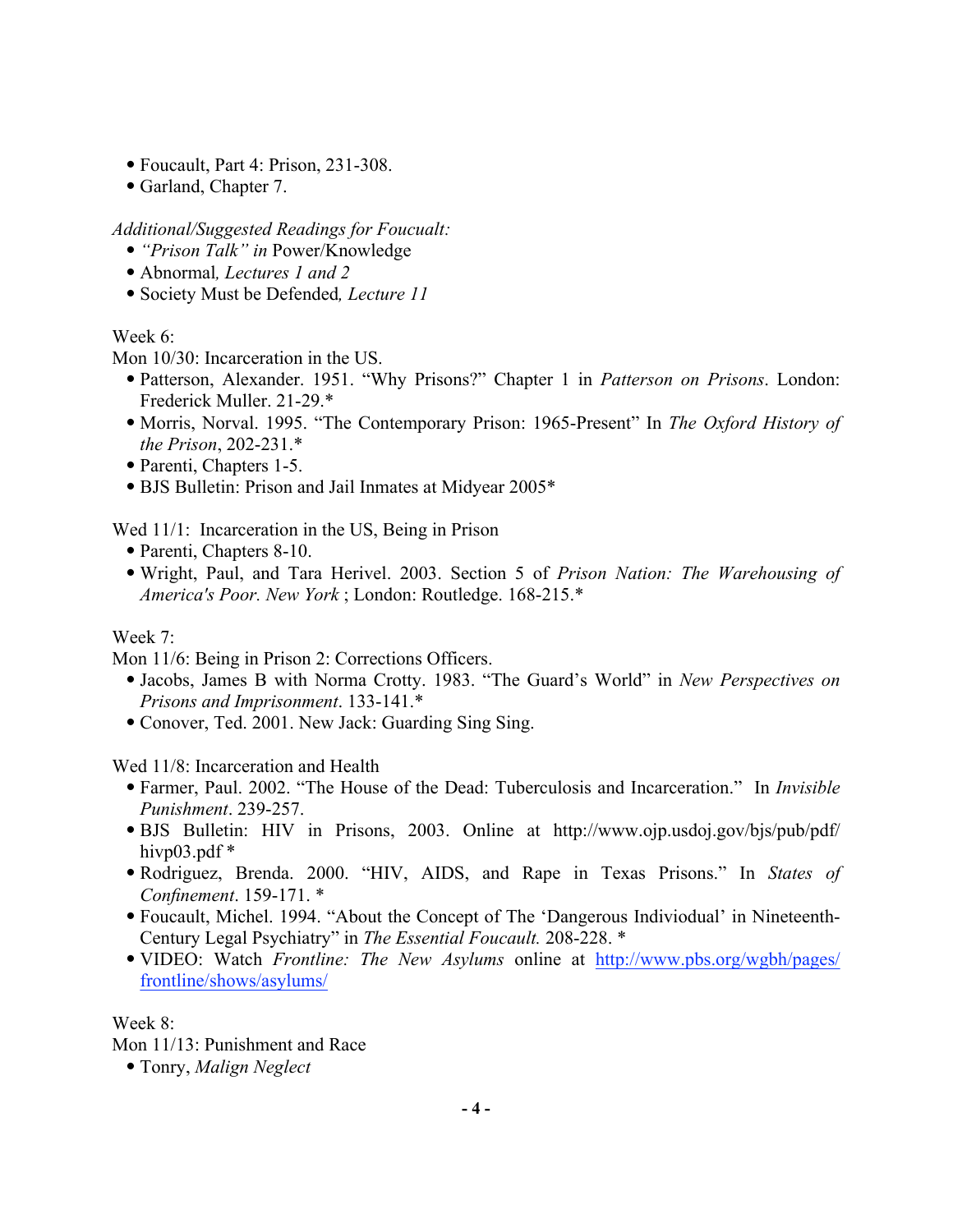Wed 11/15: Punishment and Race

- Walker, Samuel, et al. 1996. "The Color of Death." Chapter 7 in The Color of Justice: Race, Ethnicity, and Crime in America, Contemporary Issues in Crime and Justice Series. Belmont, Calif.: Wadsworth Publ. \*
- Wacquant, Loïc. 2001. "Deadly Symbosis: When Ghetto and Prison Meet and Mesh." *Punishment and Society* 3(1). 95-133 \*
- VIDEO: Watch *Frontline: The O.J. Verdict* online at: http://www.pbs.org/wgbh/pages/ frontline/oj/

## Week 9:

Mon 11/20: Punishment and Gender/Sexuality

- Roberts, Dorothy. 1995. "Punishing Drug Addicts Who Have Babies." in *Critical Race Theory: The Key Writings that Fromed the Movement*. Crenshaw et. al Eds. New York: The New Press. 384-426. \*
- Chesney-Lind, Meda. 2002. "Imprisoning Women: The Unintended Victims of Mass Imprisonment" in *Invisible Punishment*. 79-94.
- Richie, Beth. 2002. "The Social Impact of Mass Incarceration on Women" in *Invisible Punishment*. 136-149.
- Richie, Beth. 2001. "Challenges Incarcerated women Face as They Return to Their Communities: Findings From Life History Interviews". In *Crime and Deliquency*, 47(3). 368-389. \*
- Davis, Angela "How Gender Structures the Prison System" in *Are Prisons Obsolete*? 60-83.\*
- Haley, Janet. 1995. "The Politics of the Closet: Legal Articulation of Sexual Orientation Identity" in *After Identity: A Reader in Law and Culture*. New York: Routledge. 24-38. \*
- Kansas Supreme Court, *State v. Limon* (2005). \*

Wed 11/22: Collateral Effects: Welfare/Economy/Etc.

- Buckler, Kevin, and Lawrence Travis. 2003. "Reanalyzing the prevalence and social context of Collateral Consequence Statues." *Journal of Criminal Justice* 31. 435-453. \*
- Rubinstein, Gwen and Debbie Mukamal. 2002. "Welfare and Housing Denial of Benefits to Drug Offenders" in *Invisible Punishment*. 37-49.
- Braman, Donald. 2002. "Families and Incarceration" in *Invisible Punishment*. 117-135.
- Western, Bruce, et. al. "Black Economic Progress in the Era of Mass Imprisonment." In *Invisible Punishment*. 165-180.
- Huling, Tracy. 2002. "Building a Prison Economy in Rural America" in *Invisible Punishment*. 197-213.
- Miller, Teresa. 2002. "The Impact of Mass Incarceration on Immigration Policy." in *Invisible Punishment.* 214-238

## Week 10:

Mon 11/27: Collateral Effects: Voting Rights

• Manza, Jeff, and Christopher Uggen. 2004. "Punishment and Democracy: